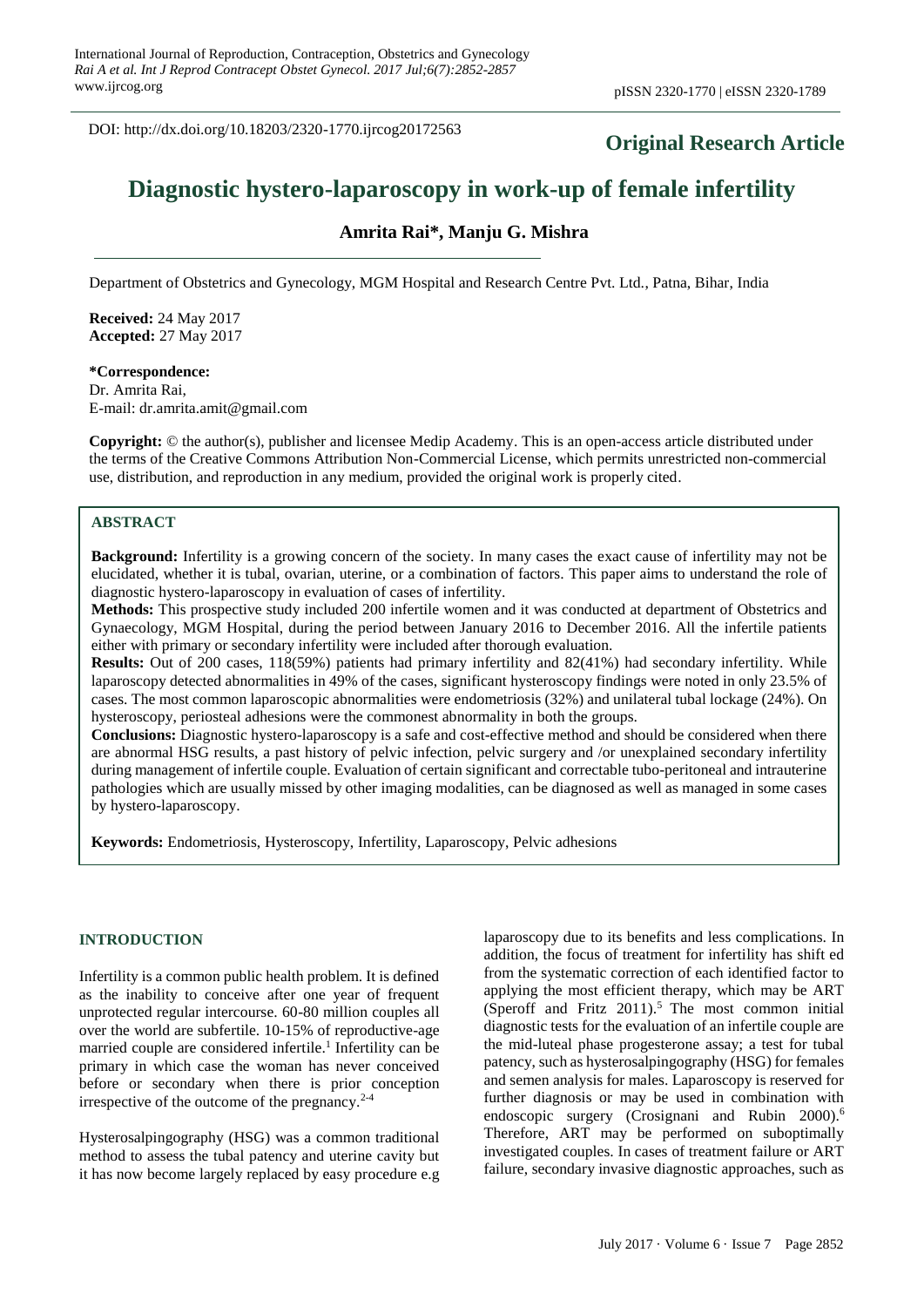laparoscopy, are typically performed. The most important advantages of a limited evaluation of infertile couples, which excludes laparoscopy in the diagnostic work-up, are the prevention of a delay in treatment and minimal initial testing. However, a disadvantage of this approach is that abnormalities that are associated with subfertility can be overlooked.

Laparoscopy is a minimally invasive technique and alternative option for carrying out many operations that previously required an open approach. But diagnostic laparoscopy is most appropriate and acceptable procedure to detect abdominal and pelvic pathology. Diagnostic laparoscopy also termed as exploratory laparoscopy is usually established as the most perfect and accurate procedure to detect pelvic organ pathologies likes tubal pathology, endometriosis, fibroids, ovarian cysts and other conditions influencing fertility and it allows magnified view of internal ws intraabdominal examination of appendix, gallbladder, stomach and liver.<sup> $2-4,7-10$ </sup> It is useful in taking biopsies of abdominal and pelvic growth as well as lymph nodes and culture acquisition and variety of therapeutic intervention. Diagnostic Laparoscopy is a minimal invasive technique that gives pelvic organs and provides information on the status of the fallopian tubes, ovaries and uterus. It is considered as gold standard for the diagnosis of various diseases e.g; pelvic inflammatory disease, endometriosis, cysts, pelvic congestion, fibroids and tuberculosis.<sup>9</sup> Laparoscopy is used to determine the cause of pelvic pain, acute abdomen or gynecological symptoms that cannot be confirmed by physical examination or ultrasound. It is useful staging tool for certain cancers. Because of the cost and invasive nature of laparoscopy it should not be the first test in the couple's diagnostic evaluation. In general semen analysis, hysterosalpingogram (HSG), assessment of ovarian reserve and documentation of ovulation should be assessed prior to consideration of laparoscopy. However, diagnostic laparoscopy is final step in determining the optimal management plan for infertility after standard infertility screening tests. With the recent advances in fibro-optics and techniques the results of laparoscopy are encouraging. The main advantages of diagnostic laparoscopy over the traditional open laparotomy are reduced mortality, decreased postoperative pain and shorter hospital stay. Diagnostic laparoscopy is thus essential in determining the optimal management plan.

Similarly, visualizing the uterine cavity and identifying the possible pathology has made hysteroscopy an equally important tool in infertility evaluation. Combining hysteroscopy with laparoscopy has become a standard tool of evaluation though the absolute role of hysteroscopy in unexplained infertility is yet to be elucidated.11-14 This study aims to understand the role of diagnostic hysterolaparoscopy in evaluation of cases of female infertility.

### **METHODS**

This prospective study was carried out between January 2016 to December 2016 at the Department of Obstetrics and Gynaecology, MGM Hospital. It included 200 cases of infertility (both primary and secondary) who reported to the infertility opd of this hospital.

After thorough gynecological examination and with all necessary investigations (husband semen analysis, baseline endocrinal investigations, post coital study, cervical mucus study, ovulation study, post menstrual HSG) patients were admitted a day before surgery.

Written consent was taken from all the patients. All the patients were kept fasting after 10 pm a day before surgery. Enema was given in morning at 6:00 am. They were advised to void completely before entering the operation room. The diagnostic hystero-laparoscopies were performed under general anaesthesia with endotracheal intubation and were maintained on gas, oxygen and halothane.

Once laparoscope was introduced, the pelvic organs are first inspected (by manipulating uterus, tubes, ovaries, pouch of Douglas are visualized for any pathology), followed by examining the whole peritoneal cavity. The hysteroscope was introduced into the cervical canal under vision.

The uterine cavity was distended with 0.9% normal saline and examined. Chromopertubation was done to check the patency of tubes by injecting dilute methylene blue through the intrauterine cannula. After the procedure, patient was transferred to postoperative ward and were discharged next day.

### **RESULTS**

Present study included 200 patients of infertility. Of them, 118 patients were of primary infertility cases and 82 were of secondary infertility.

| Age group    | <b>Primary</b><br>infertility |               | <b>Secondary</b><br>infertility |               |
|--------------|-------------------------------|---------------|---------------------------------|---------------|
| (in years)   | No.                           | $\frac{0}{0}$ | No.                             | $\frac{6}{9}$ |
| $21 - 25$    | 26                            | 22.03         | 4                               | 4.8           |
| $26 - 30$    | 52                            | 44.06         | 27                              | 32.9          |
| $31 - 35$    | 19                            | 16.1          | 33                              | 40.2          |
| 36 And Above | 21                            | 17.7          | 18                              | 21.9          |
| Total        | 118                           |               | 82.                             |               |

#### **Table 1: Age distribution of patients.**

The mean age of the patient was 29 years. In primary infertility cases, maximum number of patient (44%) belonged to age group of 26-30 years whereas maximum number of secondary infertility cases (40%) were under the age group of 31-35 years as given in Table 1.

#### **Table 2: Duration of infertility.**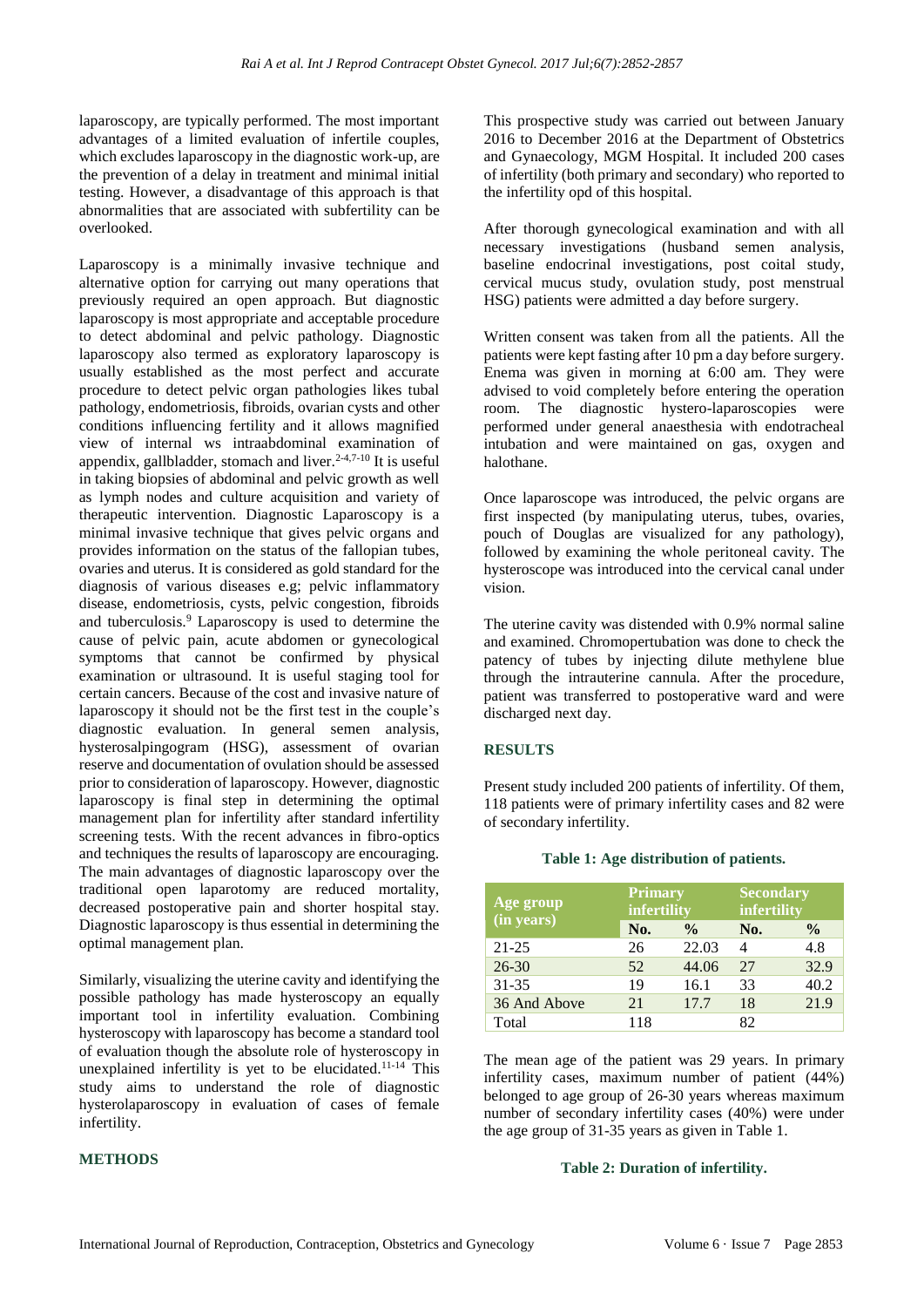| <b>Duration of</b><br>infertility | Primary<br>infertility |               |     | <b>Secondary</b><br>infertility |  |
|-----------------------------------|------------------------|---------------|-----|---------------------------------|--|
| (in years)                        | No.                    | $\frac{0}{0}$ | No. | $\frac{6}{9}$                   |  |
| $1 - 4$                           | 28                     | 23.7          | 36  | 43.9                            |  |
| $5 - 8$                           | 40                     | 33.8          | 28  | 34.1                            |  |
| $9 - 12$                          | 34                     | 28.8          | 10  | 12.1                            |  |
| 13 and above                      | 16                     | 13.5          | 8   | 9.7                             |  |
| Total                             | 118                    |               | 82  |                                 |  |

Most of the patients among primary infertility (33.8%) were having infertility duration ranging from 5-8 years, as against secondary infertility (43.9%) who were infertile for 1-4 years as shown in Table 2.

Most of the patients with infertility were asymptomatic. However, another symptoms present were asked for and tabulated as follows in Table 3.

#### **Table 3: Complaints of patients.**

| <b>Complaints</b> | <b>Primary</b><br>infertility |               |     | <b>Secondary</b><br>infertility |  |
|-------------------|-------------------------------|---------------|-----|---------------------------------|--|
|                   | No.                           | $\frac{0}{0}$ | No. | $\frac{6}{9}$                   |  |
| Asymptomatic      | 73                            | 61.8          | 75  | 91.4                            |  |
| Irregular cycles  | 42.                           | 35.5          | 36  | 43.9                            |  |
| Dysmenorrhoea     | 30                            | 25.4          | 50  | 60.9                            |  |
| Dyspareunia       | 42                            | 35.5          | 25  | 30.4                            |  |
| Weight gain       | 42                            | 35.5          | 25  | 30.4                            |  |
| Hair growth       | 11                            | 9.3           | 13  | 15.8                            |  |
| Pelvic pain       | 10                            | 8.4           | 13  | 15.8                            |  |
| Discharge         | 30                            | 25.4          | 36  | 43.9                            |  |

Findings on laparoscopy and hysteroscopy are given in Table 4 and Table 5. Among 200 patients, 102 (51%) had absolutely normal laparoscopic findings.

### **Table 4: Laparoscopic findings of patients.**

| Laparoscopic        | <b>Infertility</b> |               |
|---------------------|--------------------|---------------|
| findings            | No.                | $\frac{0}{0}$ |
| <b>Normal</b>       | 102                | 51            |
| $BTB*$              | 20                 | 10            |
| $UTB*$              | 48                 | 24            |
| Infections $(TB^*)$ | 31                 | 15.5          |
| PCOS*               | 52                 | 26            |
| Endometriosis       | 64                 | 32            |
| Fibroid             | 17                 | 8.5           |
| Pelvic adhesions    | 24                 | 12            |
| Simple cyst         | 18                 | 9             |
| Others              | 22                 | 11            |

\*BTB- Bilateral tubal block, \*UTB-Unilateral tubal block, \*TB-Tuberculosis, \*PCOS-Polycystic ovarian syndrome

The most common abnormality found on laparoscopy was endometriosis (32%). Among uterine factors, number of patients with fibroids were observed in 17 (8.5%) patients followed by congenital anomalies in 6 (3%) patients. Among the tubal factors, bilateral tubal occlusion was observed in 20 (10%) cases whereas unilateral block in 48 (24%). Bilateral polycystic ovaries were observed in 52 (26%) cases among ovarian pathologies. In present study, typical pelvic adhesions were found in among 24 (12%) patients and about 31(15.5%) patients had Koch's abdomen. Other significant findings were cysts, perihepatic adhesions, etc.

# **Table 5: Hysteroscopic findings of patients.**

|                                | <b>Infertility</b> |               |
|--------------------------------|--------------------|---------------|
| <b>Hysteroscopic findings</b>  | No.                | $\frac{6}{9}$ |
| Normal                         | 153                | 76.5          |
| Periosteal adhesions           | 14                 |               |
| Polyps                         |                    | 3.5           |
| Stenosis of internal os        | 3                  | 1.5           |
| Deep-seated ostia-small cavity | 4                  | 2             |
| Septum                         | 3                  | 1.5           |
| Fundal adhesions               | 2                  |               |
| Endometritis                   | 8                  | 4             |
| Endometrial hyperplasia        |                    | 3             |

Majority of patients (76.5%) had normal hysteroscopic findings. Most common pathology found was periosteal adhesions (7%). Other important findings were endometritis, polyps, septum, etc.

Among the various pathologies, ovarian pathology contributed the most (40%), followed by tubal (35.5%), pelvic (21%) and uterine (11%) pathologies as given in Table 6.

### **Table 6: Causes of infertility.**

|                              | Infertility     |               |  |
|------------------------------|-----------------|---------------|--|
| <b>Causes of infertility</b> | No.             | $\frac{0}{0}$ |  |
| Ovarian                      | 80              | 40            |  |
| Tubal                        | 71              | 35.5          |  |
| Uterine                      | 22              | 11            |  |
| Pelvic pathology             | 12 <sup>1</sup> | 21            |  |

### **DISCUSSION**

Role of diagnostic hystero-laparoscopy in current infertility management is debatable. In the 1990s, laparoscopy was the final step in the routine diagnostic approach for the evaluation of infertile couples (Rowe et al.1993).<sup>15</sup>

However, due to the advancement of new perspectives in assisted reproductive technology (ART), the process of evaluating infertile couples has changed. Currently, the most widely accepted approach to infertility is no longer based on diagnosing an exact aetiology.

The scope and the sequence of modern infertility evaluation focus on the most efficient and cost-effective tests. The investigation of infertile couples should be rapid and inexpensive, using minimally invasive tests (Gomel and McComb 2010).16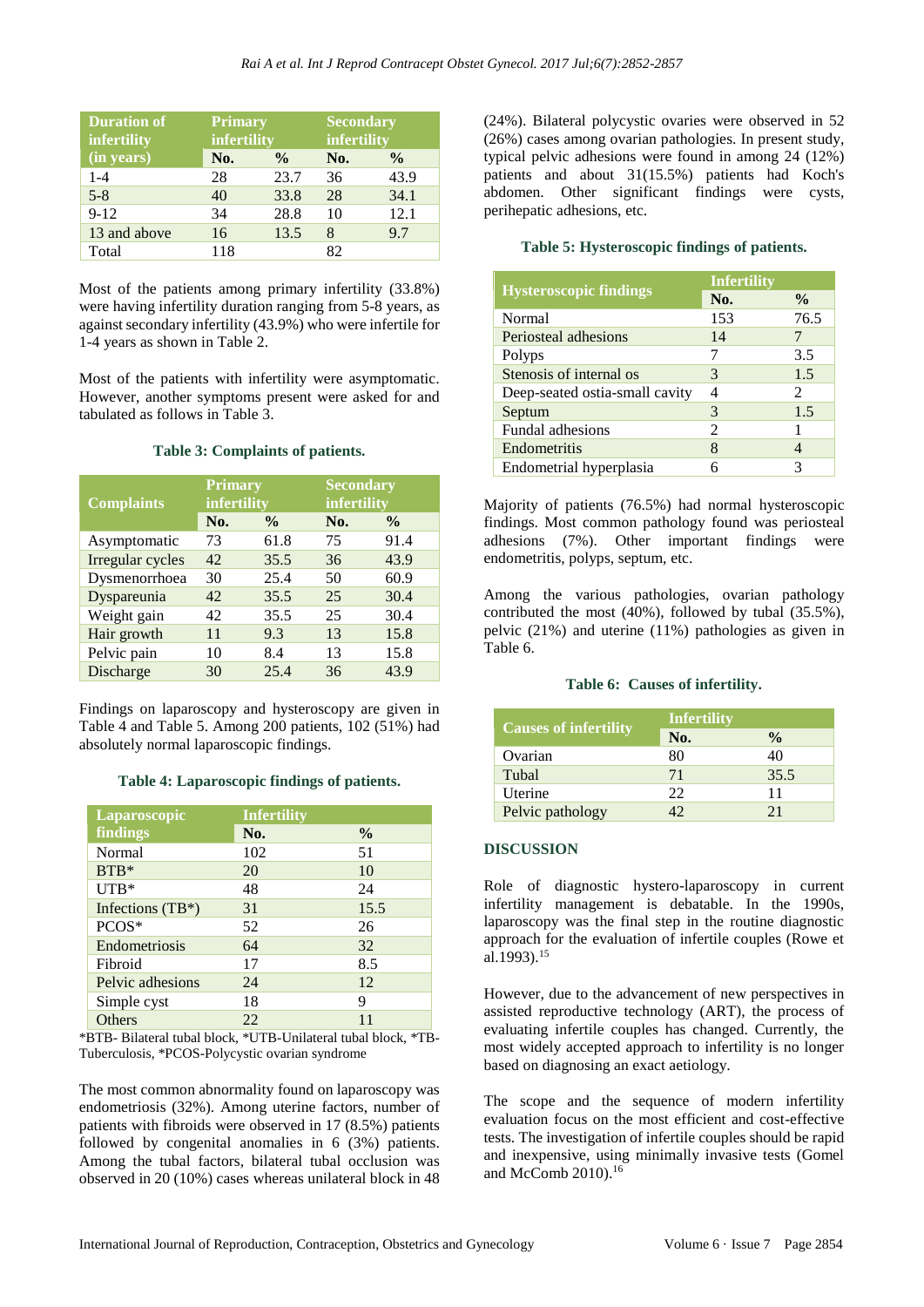In 1997, Glatstein et al. reported that 89% of all reproductive endocrinologists in the USA routinely performed a laparoscopy in the diagnostic work-up of infertility.<sup>17</sup> However, some investigators showed that diagnostic laparoscopy did not reveal any pathology or only minimal and mild endometriosis in 40-70% of all cases.<sup>18</sup>

Among 200 patients, 102 (51%) had absolutely normal laparoscopic findings and 153 (76.5%) had normal hysteroscopic findings. The slightly higher percentage of normal findings in our study is because of a higher number of patients who have not been treated previously. The available literature on the role of laparoscopy merely focuses on 3 domains.

### *Role in tubal pathology*

The clinical implications of an obstruction that is detected by HSG, include a high probability that the tube is open (approximately 60%); however, when HSG shows patency, there is a low probability that the tube is occluded (approximately 5%). In our study, tubal occlusion was seen in 24% (unilateral) and 10% (bilateral). Tubal pathology is significantly higher in our study, perhaps because of the higher incidence of tuberculosis in India. Regarding tubal occlusion, laparoscopy is recommended when HSG reveals a bilateral obstruction.

Laparoscopy can be postponed until at least 10 months after a normal patency or unilateral obstruction is revealed by HSG, particularly in females 36 years of age with normal ovarian reserves. Generally, the rate of treatmentindependent pregnancy is highest when both tubes are patent, according to HSG (Speroff and Fritz 2011).<sup>5</sup> However, laparoscopy provides a general view of the pelvic organs and any bowel and/or pelvic peritoneal adhesions; therefore, this procedure may be used to identify milder forms of distal tubal occlusive diseases, such as fi mbrial agglutination or fi mbrial phimosis.

### *Role in endometriosis*

Laparoscopy can detect minimal and mild endometriosis, which may not be detected on pelvic ultrasonography (USG) or HSG. Most importantly, at the time of diagnosis, diseases may be treated laparoscopically. The most common pelvic pathology in our study was Endometriosis (32%), whereas tubal pathology was observed in 35.5% cases (Table 4 and 6). In a cohort study, Lessey et al. also found a high prevalence of endometriosis in patients with unexplained infertility.  $\frac{11}{10}$  In a similar study, Poncelet et al. found that laparoscopy revealed pelvic pathology in 95 out of 114 patients. Of those, 72 had endometriosis, 46 pelvic adhesions, and 24 tubal disease.<sup>19</sup>

### *Role in pelvic adhesive diseases*

Pelvic adhesive diseases are caused by pathological factors (endometriosis or pelvic infection) tubal fimbriae function, which primarily determines fertility, cannot be properly demonstrated by HSG. Even in the presence of open fallopian tubes, as detected by HSG, deficient fimbrial movement that is inadequate for ovum retrieval may cause infertility. Therefore, laparoscopy is an exceptional test that can determine fimbrial function in addition to the patency of tubes, which is vital for ovum retrieval (Speroff and Fritz).<sup>5</sup>

In a retrospective study, Capelo et al. performed diagnostic laparoscopy in 92 patients after four failed cycles of ovulation induction treatment with clomiphene citrate. Laparoscopic findings were strictly normal in only 36% of cases, whereas endometriosis and/or pelvic adhesions were observed in 50% and 33%, respectively. The authors concluded that laparoscopy continues to be a useful tool in the work-up of an infertile couple but regrettably did not present any pregnancy rates following laparoscopic surgery.<sup>20</sup> These results are comparable to that obtained in our study.

Goldman et al found that in the absence of findings during an unexplained infertility evaluation, routine laparoscopy was not necessary. The majority of patients who proceed to treatment will become pregnant. However, this study compared pregnancy outcomes in women with unexplained infertility rather than findings at laparoscopy.<sup>21</sup> Shimizu et al. concluded that diagnostic laparoscopy should be offered as an option for younger patients who desire spontaneous pregnancy because no significant difference was found in the cumulative pregnancy rate between patients proceeding to direct IVF and those doing so after laparoscopy. In the latter, however, the chance of spontaneous conceptions was higher.<sup>22</sup>

# *Role of Hysteroscopy*

Few reports are available in literature which focuses on hysteroscopic findings along with laparoscopy. In many previous studies, no significant finding had been found on hysteroscopy. This is not surprising, as other authors have also demonstrated that a regular myometrial endometrial interface and homogeneous endometrial structure on transvaginal sonography indicated a normal endometrium and precluded the need for diagnostic hysteroscopy.<sup>12</sup> In our study, 76.5% patients had normal fi ndings (Table 5). The most common pathology seen on hysteroscopy was periosteal adhesions (7%), whose clinical significance is debatable. Endometrial polyps were seen in 3.5%.

The timing of laparoscopy, too, has been a matter of debate. Although laparoscopy prior to initiating treatment looks attractive, the cost of this surgical procedure is high. Many clinicians thus prefer to treat couples with unexplained infertility with a few cycles of stimulation with IUI before proceeding to laparoscopy. Whether laparoscopy should be performed after or before IUI was studied in a retrospective study designed by Tanahatoe et al. 23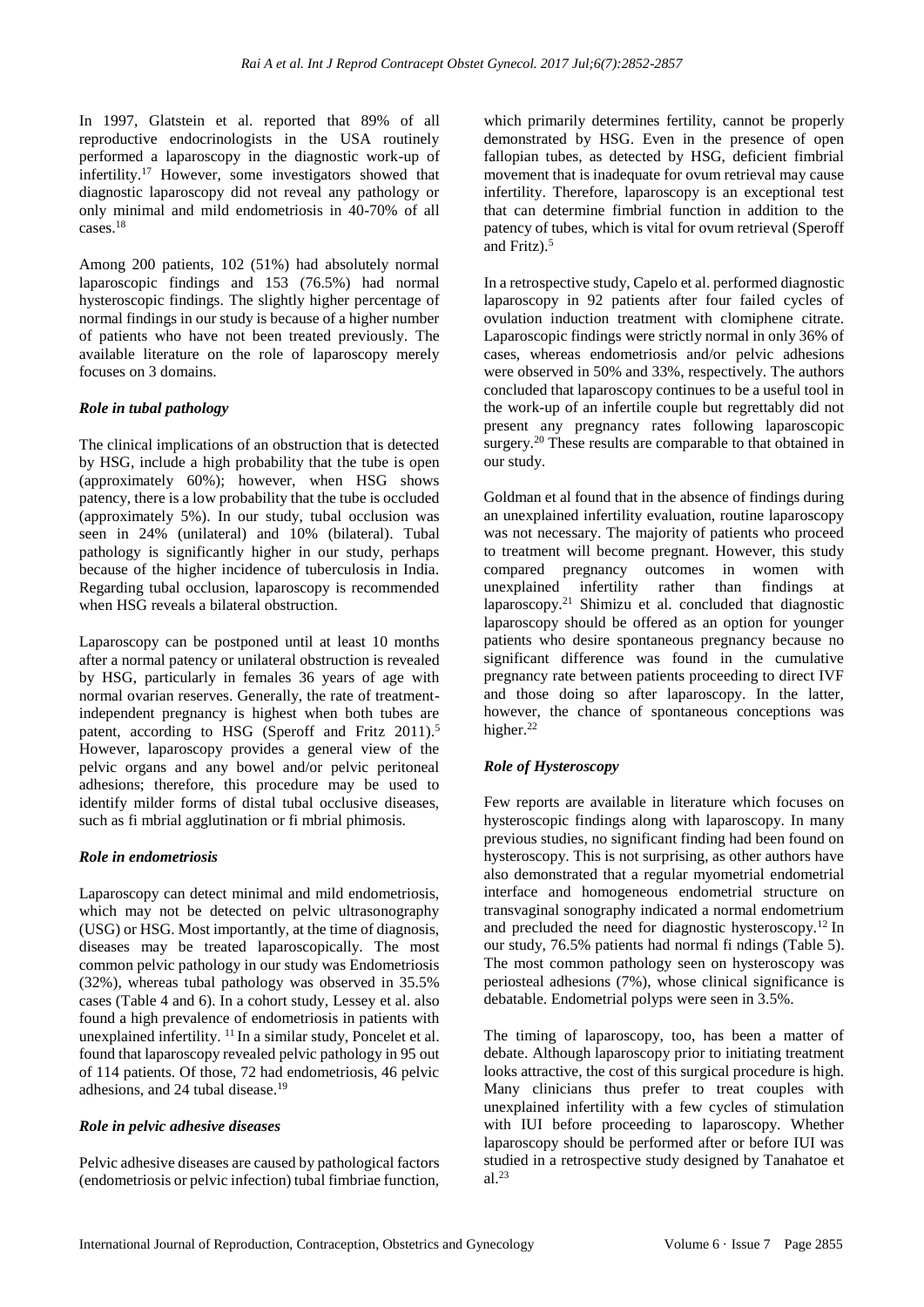# **CONCLUSION**

Laparoscopy is not a routine part of the diagnostic approach for infertile couples. Every patient and clinical condition must be assessed individually. In conclusion, laparoscopy has been found to be a minimally invasive, more accurate and convenient procedure for diagnosis of infertility. It has revolutionized the management of infertility especially when patients have failed three or more cycles of IUI. Laparoscopy is helpful in diagnosing tubal diseases, adhesions, and blockage, infections, T.B, endometriosis and most worthy in secondary infertility with no risk factors. Even though the outcome in terms of clinical pregnancy may not be significant as per previous studies, laparoscopy may help prevent unnecessary treatment wherein success rates are low. Clinicians should consider the option of diagnostic laparoscopy before IUI in patients with a history of pelvic infection, ectopic pregnancy, tubal surgery or symptoms of endometriosis. In patients with a history of tuberculosis or severe pelvic infection, laparoscopy should be considered as a first-step approach instead of HSG because in these clinical conditions, tubal morphology and fimbrial functional capacity are more important than demonstrating tubal patency.

Due to safety, high yield, lower complications and cost effectiveness laparoscopy should be recommended in all cases of infertility. Further well-controlled prospective randomized trials are required to evaluate the effects of diagnostic laparoscopy after failed ovulation induction, failed ovarian stimulation with IUI or failed ART cycles.

### **ACKNOWLEDGMENTS**

Authors would like to thank all the patients recruited in the study and all the members of the Department of Obstetrics and Gynecology, MGM Hospital, Patna.

*Funding: No funding sources Conflict of interest: None declared Ethical approval: Not required*

#### **REFERENCES**

- 1. Dyer SJ. International estimates on infertility prevalence and treatment seeking potential need and demand for medical care. Hum Reprod. 2009;24(9):2379-80.
- 2. Yu SL, Yap C. Investigating the Infertile Couple. Ann Acad Med Singapore. 2003;32:611-4.
- 3. Mohapatra P, Swain S, Pati T. Hysteroscopic tubal cannulation: our experience. J Obstet Gynaecol India. 2004;54(5):498-9.
- 4. Olajide AA. The role of laparoscopy, hysteroscopy and falloposcopy in tubal causes of infertility. Tropical J Laparo Endoscopy. 2010;1(1):19-23.
- 5. Speroff L, Fritz MA. Clinical gynecologic endocrinology and infertility. 8<sup>th</sup> ed. Philadelphia: Lippincott, Williams and Wilkins;2011:1137-91.
- 6. Crosignani PG, Rubin BL. The ESHRE Capri Workshop Group. 2000. Optimal use infertility diagnostic tests and treatments. Human Reprod. 2000;15:723-32.
- 7. Boivin J, Bunting L, Collins JA, Nygren KG. International estimates of infertility prevalence and treatment -seeking: potential need and demand for infertility medical care. Hum Reprod. 2007;22:1506-  $12$
- 8. Aflatoonian A, Seyedhassani SM, Tabibnejad N. The epidemiological and etiological aspects of infertility in Yazd province of Iran. Iranian J Reprod Med. 2009;7:117-22..
- 9. Rehana R, Majid SS. Aetiological factors of infertility. J Postgrad Med Inst. 2004;18:166-71.
- 10. Reiter RC. Evidence based management of chronic pelvic pain. Clin Obstet Gynecol. 1998;41:422-35.
- 11. Lessey BA, Forstein DA, Miller PB, Egbuniwe MN, Dodds R. Laparoscopic surgery improves outcome and diagnostic accuracy in unexplained infertility. Fertil Steril. 2010;94:S38.
- 12. Nayak PK, Mahapatra PC, Mallick JJ, Swain S, Mitra S, Sahoo J. Role of diagnostic hystero-laparoscopy in the evaluation of infertility: A retrospective study of 300 patients. J Hum Reprod Sci. 2013;6:32-4.
- 13. Makled AK, Farghali MM, Shenouda DS. Role of hysteroscopy and endometrial biopsy in women with unexplained infertility. Arch Gynecol Obstet. 2014;289:187-92.
- 14. Jayakrishnan K, Koshy AK, Raju R. Role of laparohysteroscopy in women with normal pelvic imaging and failed ovulation stimulation with intrauterine insemination. J Hum Reprod Sci 2010;3:20-4.
- 15. Rowe PJ, Comhaire FH, Hargreave TB, Mahmoud AMA. WHO manual for the standardized investigation of the infertile couple. Cambridge: Cambridge University Press;1993.
- 16. Gomel V, McComb PF. Investigation of tubal and peritoneal causes of infertility. In: Gomel V, Brill AI, editors . Reconstructive and reproductive surgery in gynecology. 1st ed. London: Informa Healthcare. 2010:243-59.
- 17. Glatstein IZ, Harlow BL, Hornstein MD. Practice patterns among reproductive endocrinologists: Th e infertility evaluation. Fertil Steril. 1997;67:443-51.
- 18. Bosteels J, Van Herendael B, Weyers S, D'Hooghe T. Th e position of diagnostic laparoscopy in current fertility practice. Hum Reprod Update. 2007;13:477- 85.
- 19. Poncelet C, Bonneau C. Sifer C, Chanelles O. Interest of laparoscopy for Unexplained Infertility. Fertil Steril. 2011;96:S148-9.
- 20. Capelo FO, Kumar A, Steinkampf MP, Azziz R. Laparoscopic evaluation following failure to achieve pregnancy after ovulation induction with clomiphene citrate. Fertil Steril. 2003;80:1450-3.
- 21. Goldman MB, MacKenzie TA, Regan MM, Alper MM, Thornton KL, Reindollar RH. The role of diagnostic laparoscopy in couples treated for